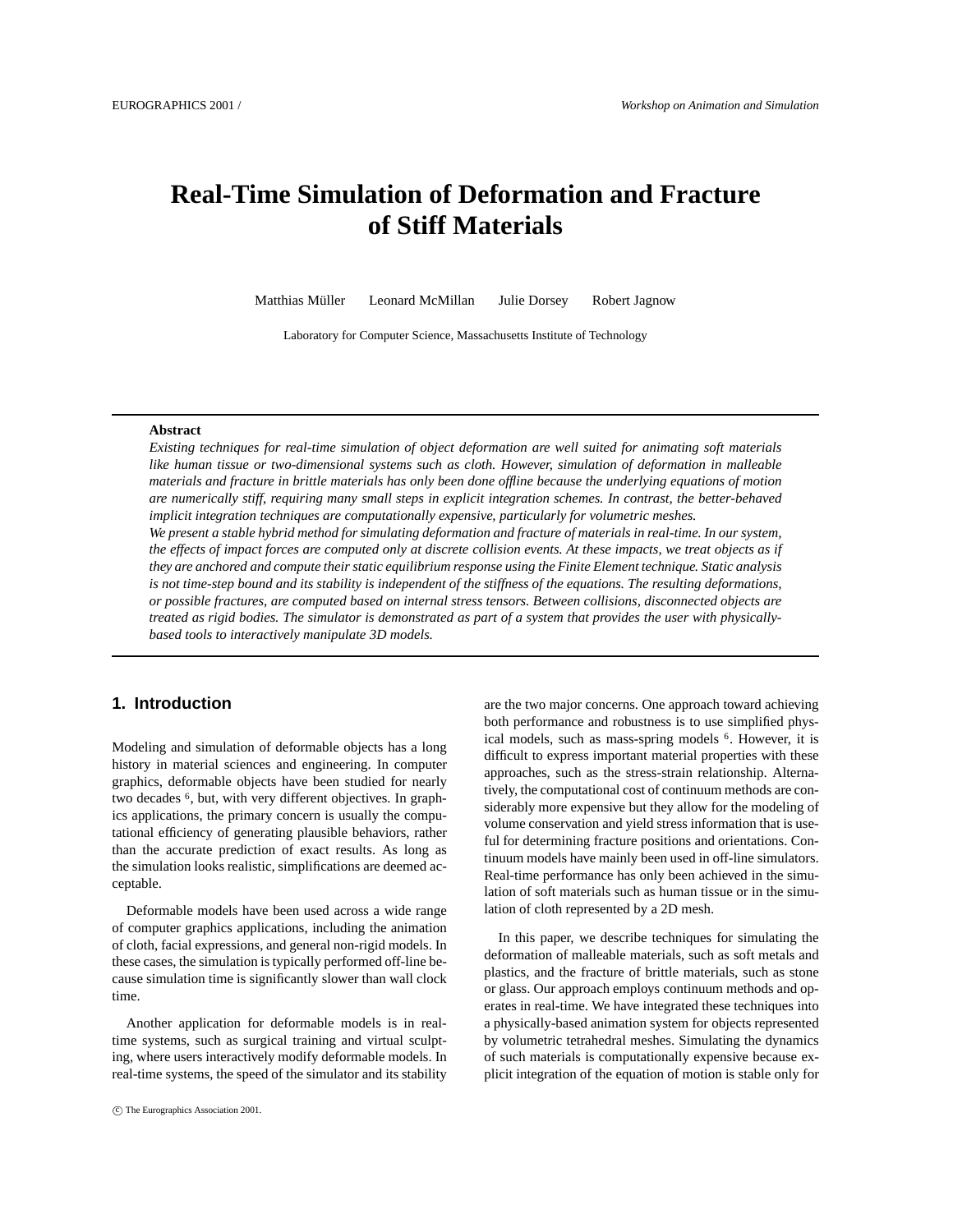small time steps. The range of possible time steps is bound by the largest natural frequency of the system. In contrast, implicit integration is stable independent of the size of the time step, but at every step, a linear system of equations has to be solved, which makes it computationally much more expensive. Implicit integration as been used in real-time simulation, but only for 2D meshes, such as cloth 4.

We solve these problems by exploiting the fact that the transient behavior of stiff materials can be neglected in a real-time simulation without significant loss of realism. The natural frequencies of stiff materials tend to be higher than the frame rate of the simulator, and these vibration modes are quickly damped, at least visually, by the object's mass. This makes simulation of these high frequency vibrations dispensable. As long as an object is anchored, we only compute its static equilibrium response to forces. No time steps are involved in the process of finding the object's final steady state. By using this approach, we still have access to all the stress information needed to deform the model and/or simulate its fracture. However, static analysis cannot be used to compute the trajectories of disconnected pieces. Because we neglect internal vibrations, we treat disconnected pieces as rigid bodies between impacts. Their trajectories are computed using rigid body dynamics. When a collision occurs, we compute the effect of the impact force using a static analysis. The body is fractured according to its internal stresses, and new bodies are generated if the fracture process causes fragments to become disconnected.

### **1.1. Related Work**

To improve the numerical stability of the simulation of stiff materials Terzopoulos *et al.*<sup>10</sup> proposed a hybrid model that breaks a deformable object into a rigid and a deformable component. The rigid reference body captures the rigid-body motion, while a discretized displacement function gives the location of mesh nodes relative to their position within the rigid body. This method is intended to improve the numerical condition of the underlying equations of motion, however, it does not significantly decrease the computational cost of the simulation. Our approach is similar, but it is hybrid in time. We neglect the displacements from the rigid reference frame between collision events, which makes the simulation both stable and fast. However, when objects collide, we compute the displacements, stresses and fracture bases on a continuous model.

O'Brien *et al.* 7, described a technique for simulating brittle fracture of stiff materials. They discretized the continuum mechanics equations using the Finite Element method based on constant strain tetrahedra. Their use of an explicit integration scheme restricts the time step of the simulation to very small values that are not suitable for real-time animation. Another problem is the crack-tip propagation or growth rate. Because the cracks can only grow one tetrahedron per time step, many iterations are required to break an object in two or more pieces. Our approach is similar in that we use the same continuous model and the constant-strain tetrahedron approximation to compute displacements and stress tensors. However, we solve for static equilibrium configurations rather than integrating the general equation of motion, and we do this only at collision events. We use the orientation of stress tensors to compute fracture planes and cracks, thus making the rate and size of crack propagation independent of the tetrahedral mesh's granularity.

Real-time performance in simulating deformation based on continuous models has been achieved for soft materials such as human tissue for use in virtual surgical training systems. Zhuang <sup>11</sup> uses the Finite Element method to simulate global deformation of human tissue in real-time. However, his explicit integration scheme is appropriate only for soft materials and not suitable for cloth — which is stiff in certain directions — or other stiff materials like plastic or stone.

Baraff *et al.*<sup>4</sup> describe a technique for simulating cloth using an implicit integration scheme. The implicit integration method can take large time steps without loss of stability. However, for every time step, a system of linear equations has to be solved. Cloth is represented as a 2D mesh of triangles. The method is not as well suited for 3D meshes of tetrahedra. First, the number of vertices is substantially larger in a volumetric model, and second, the linear system is not as "banded" as in the 2D case, which makes implicit integration computationally expensive for 3D objects.

Recently, Smith *et al.*<sup>9</sup> have proposed a novel approach for simulating brittle fracture of stiff materials in real-time. They represent objects as a set of point masses connected by distance-preserving linear constraints. The forces exerted by these constraints during impact are computed using Lagrange multipliers. In contrast to our approach, these rigid constraints do not allow for computing object deformations caused by collision forces, nor do they yield strain orientation information that we need for our fast crack propagation procedure.

### **1.2. Overview**

In the next section, we describe the continuous model that we use. We discretize it using the Finite Element method based on constant strain tetrahedra. After showing how to compute static responses, we introduce our hybrid algorithm to simulate the dynamics of freely moving objects. Then we show how to accelerate the core procedures of the Finite Element method. Last, we present a collection of our results.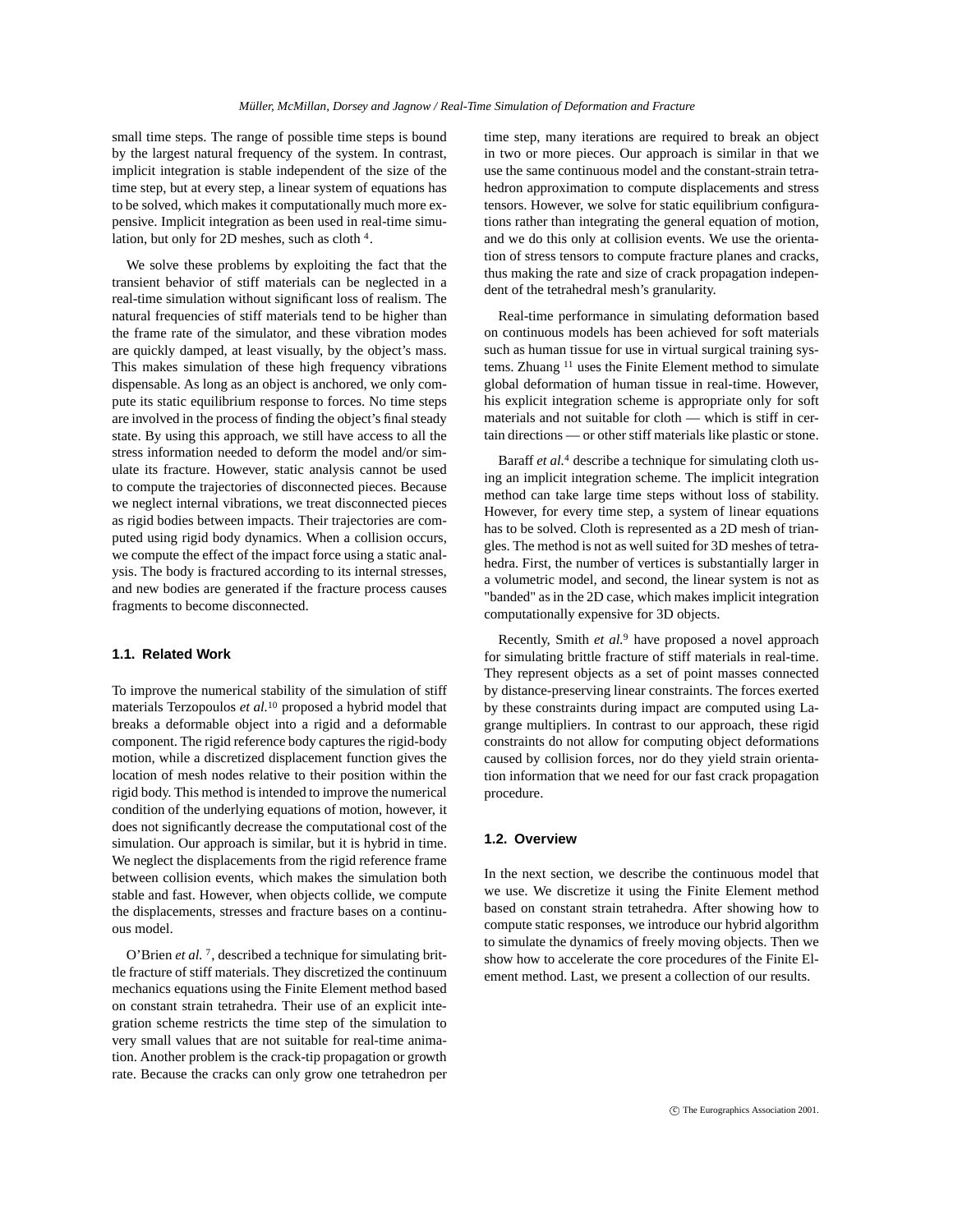# **2. Modeling Deformation**

Our virtual animation system provides tools for manipulating objects. These objects are represented by 3-dimensional tetrahedral meshes. A tool generates a local force field. The shape of that force field depends on the type of tool as well as on the direction and intensity of its application. The task of the physical simulator is to compute the deformation of the object and the fracturing process based on the applied force field.

A variety of models have been used to simulate the behavior of deformable objects. Mass-spring models are simple and fast to compute. However, models that treat objects as a continuum yield a range of important additional information, not to mention results that are more accurate. The deformations of objects in a continuous model are described by a set of partial differential equations. For realistic objects, these equations cannot be solved analytically. The Finite Element method is a standard technique to solve partial differential equations<sup>1</sup>. Here, the object is subdivided into elements of finite size. Over an element, the continuous deformation field is interpolated from deformation values at the nodes. By connecting elements, the deformation field is interpolated over the entire object in piecewise continuous fashion. Instead of solving for a continuous vector field, deformations at discrete points or nodes in the objects have to be computed, and the differential equations at these nodes are treated as set of simultaneous algebraic equations.

### **2.1. Continuous Model**

In one dimension, Hooke's law of elasticity can be stated as follows:

$$
\sigma = \frac{\Delta F_n}{\Delta A} = E \frac{\Delta l}{l} = E \varepsilon. \tag{1}
$$

The scalar stress  $\sigma$  measures the force  $\Delta F_n$  applied perpendicular to the surface ∆*A*. This force causes a deformation (strain) ε of the object measured by the change in length perpendicular to ∆*A* with respect to the original length of the object. The scalar elasticity Modulus *E* relates the strain ε to the stress σ.

In three dimensions, forces, orientations of surfaces, and node displacements can be represented as 3-dimensional vectors, and the quantities that relate them, namely σ and  $ε$ can be expressed as 3 by 3 matrices. The derivation of these tensors can be found in continuum mechanics textbooks 2. In this paper, we focus primarily on how these quantities can be computed efficiently. The following equations are very similar to those presented by O'Brien *et al.* 7, although we have chosen to use matrix notation for reasons of compactness and ease of manipulation. Matrix notation also exposes various symmetries that we will later take advantage of to speed up the computation of forces.

Let  $\mathbf{u} = [u_1, u_2, u_3]^T$  be the spatial coordinates of an undeformed object point. The deformation of the object can be described by a function  $\mathbf{p}(\mathbf{u}) = [p_1, p_2, p_3]^T$ , which maps locations in the undeformed coordinate frame to locations in world coordinates. This function must be differentiable within connected pieces of the object. In three dimensions, there are several ways to measure deformation. One approach is to use Green's strain tensor, which is invariant with respect to rigid body transformations applied to **p**, and vanishes when the material is not deformed. It is accurate for arbitrary deformations. However, the fact that it is non-linear causes some difficulties that we will treat later. Green's 3 by 3 symmetric tensor reads:

$$
\varepsilon = \mathbf{J}_u(\mathbf{p})\mathbf{J}_u^T(\mathbf{p}) - \mathbf{I},
$$
 (2)

where  $J_u(p)$  is the Jacobian of the vector function **p** with respect to the vector **u**.

Hooke's law relates stress,  $\sigma$ , to the strain, ε. For isotropic materials, this relation can be expressed using only two constants  $\mu$  and  $\lambda$ , which are the Lamé constants of the material:

$$
\sigma = 2\mu\epsilon + \lambda \text{Trace}(\epsilon)\mathbf{I}
$$
 (3)

Both the strain and stress tensors are symmetric and functions of the material coordinates **u**. They are used to compute the elastic potential density,  $η$ , as

$$
\eta = \frac{1}{2} \text{Trace}(\sigma \varepsilon). \tag{4}
$$

The total elastic potential is obtained by integrating η over the volume of the body. According to the principles of energy conservation, the internal work (elastic potential) has to be equal to he external work done by the external forces. Thus, given an external force field, the deformation function **p** can be computed as the solution to a partial differential equation.

### **2.2. Finite Element Formulation**

The Finite Element method approximates the deformation function **p** as piecewise smooth between discrete elements. The elements can be of arbitrary shape as long as they share nodes and faces with adjacent elements and cover the region of interest. We use tetrahedral meshes because they are simple, flexible and computationally inexpensive. Within a tetrahedron, a linear approximation of **p** is used. Such linear deformations yields constant strain and stress tensors within each element. Therefore, these quantities can be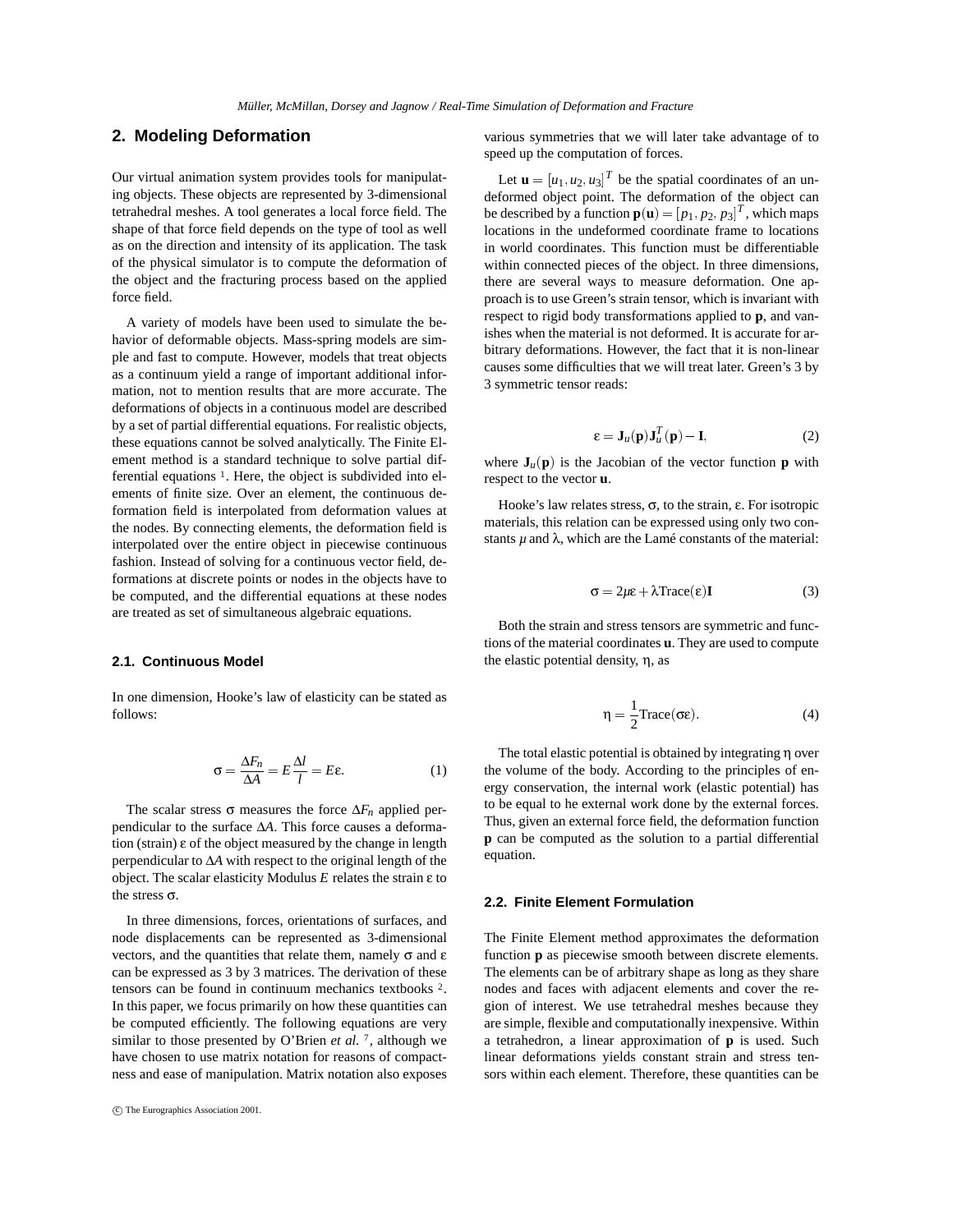moved outside of any integration over an element's volume. Like O'Brien et al. <sup>7</sup>, we assume constant strain tetrahedra and use barycentric coordinates for interpolating within them. We will restate these formulas and later show how to compute them efficiently as well as show how to compute the static equilibrium using a non-linear strain tensor.

Let  $\mathbf{m}_1, \mathbf{m}_2, \mathbf{m}_3, \mathbf{m}_4$  be the coordinates of the four nodes of a tetrahedron in the undeformed material coordinate frame, and let  $\mathbf{x}_1, \mathbf{x}_2, \mathbf{x}_3, \mathbf{x}_4$  be their deformed world coordinates. First we need the linear continuous deformation func- $\mathbf{p}(\mathbf{u})$  for this tetrahedron, which maps  $\mathbf{m}_i$  to its corresponding  $\mathbf{x}_i$ . Let  $\mathbf{b} = [b_1, b_2, b_3, b_4]^T$  be barycentric coordinates defined in terms of the element's nodal positions in the undeformed coordinate frame.

$$
\left[\begin{array}{c}\mathbf{u} \\ 1\end{array}\right] = \left[\begin{array}{cccc}\mathbf{m}_1 & \mathbf{m}_2 & \mathbf{m}_3 & \mathbf{m}_4 \\ 1 & 1 & 1 & 1\end{array}\right] \mathbf{b}.
$$
 (5)

We use these barycentric coordinates **b** to identify the interpolated point, **u**, with its corresponding position in world coordinates, **p**:

$$
\left[\begin{array}{c}\mathbf{p}\\1\end{array}\right]=\left[\begin{array}{cccc}\mathbf{x}_1 & \mathbf{x}_2 & \mathbf{x}_3 & \mathbf{x}_4\\1 & 1 & 1 & 1\end{array}\right]\mathbf{b}.\tag{6}
$$

These relations can be combined to define a direct mapping

$$
\mathbf{p}(\mathbf{u}) = \left[ \begin{array}{ccc} \mathbf{x}_1 & \mathbf{x}_2 & \mathbf{x}_3 & \mathbf{x}_4 \\ 1 & 1 & 1 & 1 \end{array} \right] \beta \left[ \begin{array}{c} \mathbf{u} \\ 1 \end{array} \right],\tag{7}
$$

where

$$
\beta = \left[ \begin{array}{cccc} \mathbf{m}_1 & \mathbf{m}_2 & \mathbf{m}_3 & \mathbf{m}_4 \\ 1 & 1 & 1 & 1 \end{array} \right]^{-1}.
$$
 (8)

This defines our linear deformation function **p**, allowing the computation of the strain tensor, ε, the stress tensor,  $σ$ and the potential density η defined in Eq. 2, Eq. 3 and Eq. 4. These terms turn out to be constant within each element.

The elastic force on the *i*th node, **f***i*, is defined as the partial derivative with respect to  $\mathbf{x}_i$  of the elastic potential density, η, integrated over an element's volume. Using Eq. 4 and Eq. 7 we get

$$
\mathbf{f}_i = \frac{v}{2} \beta \mathbf{G} \sigma \mathbf{G}^{\mathrm{T}} \beta^{\mathrm{T}} \mathbf{x}_i, \tag{9}
$$

where  $\nu$  is the element's volume in the undeformed coordinate frame and where

$$
\mathbf{G} = \left[ \begin{array}{ccc} 1 & 0 & 0 \\ 0 & 1 & 0 \\ 0 & 0 & 1 \\ 0 & 0 & 0 \end{array} \right].\tag{10}
$$

In Section 3 we discuss how to compute these force vectors efficiently by exploring symmetry and other properties of the strain and stress tensors.

In order to compute the static equilibrium, we also need to compute the Jacobian of the internal forces and stresses with respect to the nodal positions  $\mathbf{x}_i$ . First, we rewrite Eq.  $Q$ 

$$
\left[\mathbf{f}_1, \mathbf{f}_2, \mathbf{f}_3, \mathbf{f}_4\right]^T = F_e'(\mathbf{x}_1, \dots, \mathbf{x}_4). \tag{11}
$$

Only the deformed coordinates,  $\mathbf{x}_i$ , of  $F_e'$  vary since the undeformed coordinates  $\mathbf{m}_i$  are constant during the animation. The index *e* represents element number *e* in the mesh. For technical reasons, we expand  $F_e'$  to the unprimed function *Fe* which has the positions of all *N* nodes in the mesh as input and produces force vectors for all nodes. It ignores positions of nodes that do not belong to element *e* and produces zero forces for these nodes. Now, the global function *F* can be computed as a sum of all the *Fe*'s, as forces coming from adjacent tetrahedra can be added at the nodes

$$
\left[\mathbf{f}_1, \ldots, \mathbf{f}_N\right]^T = F(\mathbf{x}_1, \ldots, \mathbf{x}_N) = \sum_{e=1}^E F_e(\mathbf{x}_1, \ldots, \mathbf{x}_N),\tag{12}
$$

or simply,

$$
\mathbf{f} = F(\mathbf{x}) \tag{13}
$$

where  $\mathbf{f} = \begin{bmatrix} \mathbf{f}_1, \dots, \mathbf{f}_N \end{bmatrix}^T$  and  $\mathbf{x} = \begin{bmatrix} \mathbf{x}_1, \dots, \mathbf{x}_N \end{bmatrix}^T$ .

### **2.3. Static Analysis**

In a static analysis, we solve for the positions of all nodes  $(\mathbf{x})$  such that the internal forces  $F(\mathbf{x})$  are in balance with the externally applied forces **f**ext

$$
F(\mathbf{x}_{\text{eq}}) = \mathbf{f}_{\text{ext}}.\tag{14}
$$

To compute the coordinates **x**eq, we have to solve a nonlinear system of 3*N* equations. The non-linearity of *F* is due to the fact that we are using a non-linear strain tensor in Eq. 2. The most common method to solve systems of non-linear algebraic equations is the Newton-Raphson iteration 8. First we replace  $F(\mathbf{x})$  by its first-order Taylor series approximation at **x***k*: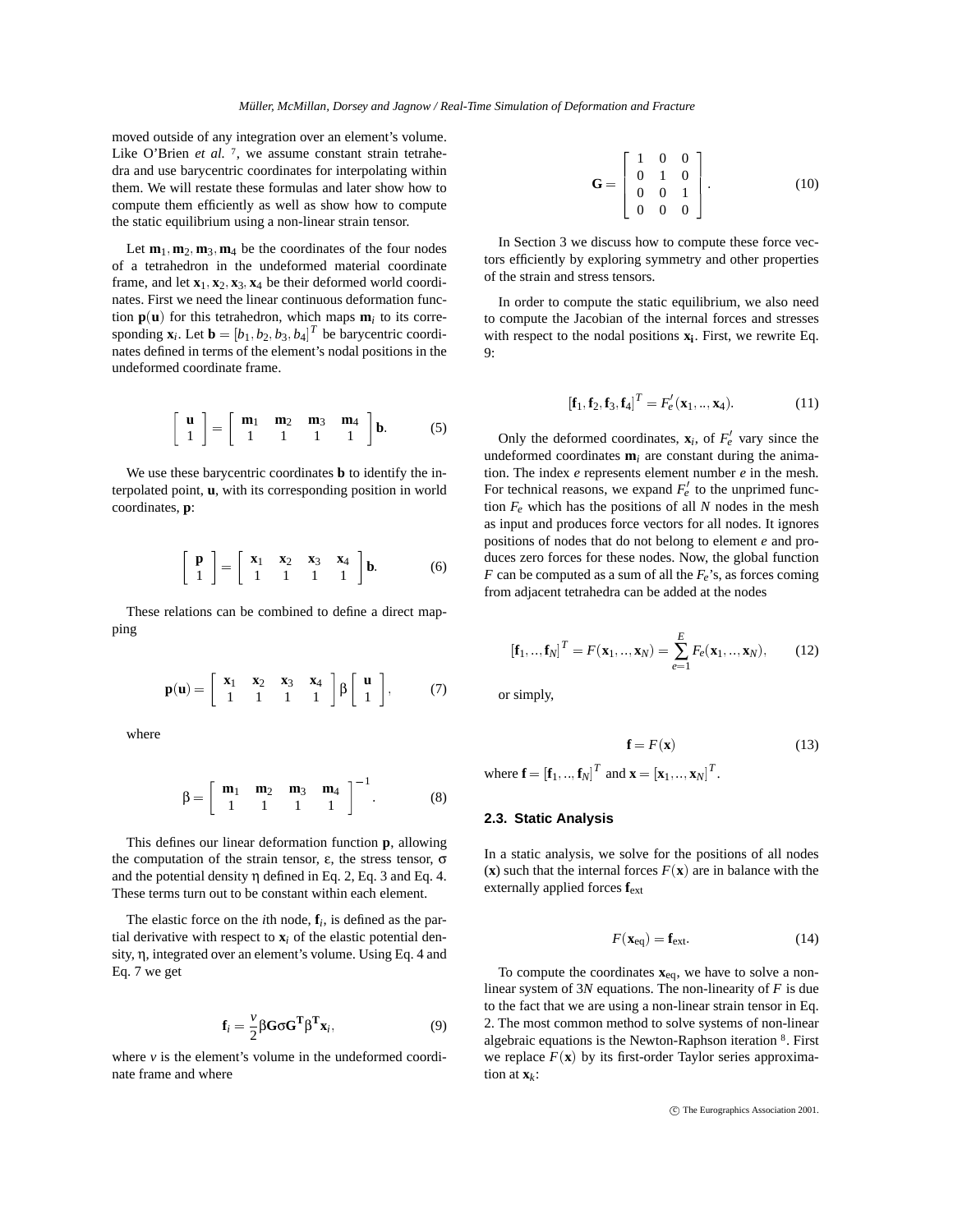$$
F(\mathbf{x}_k + \Delta \mathbf{x}) = F(\mathbf{x}_k) + J(\mathbf{x}_k) \Delta \mathbf{x} + O(||\Delta \mathbf{x}||^2)
$$
 (15)

where  $J \in \mathbb{R}^{3N \times 3N}$  is the Jacobian of *F* and  $J_{ij} = \frac{\partial F_i}{\partial x_j}$ . We can now rewrite Eq. 14 as

$$
F(\mathbf{x}_{eq}) = F(\mathbf{x}_k + \Delta \mathbf{x}) \approx F(\mathbf{x}_k) + J(\mathbf{x}_k) \Delta \mathbf{x} = \mathbf{f}_{ext} \tag{16}
$$

or

$$
J(\mathbf{x}_k) \Delta \mathbf{x} = \mathbf{f}_{ext} - F(\mathbf{x}_k). \tag{17}
$$

Given an estimate of  $\mathbf{x}_k$  for  $\mathbf{x}_{eq}$ , we first evaluate *J* at position **x**<sub>*k*</sub> and solve this linear system for  $\Delta$ **x**. Then, **x**<sub>*k*+1</sub> =  $\mathbf{x}_k + \Delta \mathbf{x}$  is the next guess for  $\mathbf{x}_{eq}$ .

### **2.4. Simulating Plastic Behavior**

So far, our analysis has dealt with only perfectly elastic objects. Such objects remain deformed as long as forces are applied. When the forces are removed, such objects resume their original shape. There is another interesting class of materials that exhibit plastic deformations, such as malleable metals or clay. A perfectly plastic material absorbs the elastic energy. That is, it keeps its deformed shape when the forces are removed.

To simulate the plastic behavior of malleable materials, we proceed as follows: Whenever the deformed coordinates **x** deviate too much from the original shape of the object **m**, we copy the deformed world coordinates to the undeformed coordinates, thereby absorbing the elastic potential energy. Figure 5 shows a clay teddy bear. The deformations caused by impacts are absorbed and accumulate over time.

### **2.5. Fracture Modeling**

In the process of computing the forces for the static analysis, the stress tensors for all tetrahedra in the mesh have to be evaluated. The stress tensor  $\sigma$  is a symmetric 3 by 3 matrix and has thus 3 real eigenvalues. These eigenvalues correspond to the principal stresses, and their eigenvectors to the principal stress directions 1. A positive eigenvalue indicates tension while a negative value represents compression.

The maximum tensile stress criterion assumes that fracture of a material occurs when the maximum tensile stress exceeds a specific stress threshold, which is a material parameter. For all tetrahedra, we evaluate the largest eigenvalue *dmax* of σ. If *dmax* is greater than the fracture threshold of the material, we split the tetrahedral mesh along a plane  $\alpha$  perpendicular to the eigenvector of *dmax*. Most isotropic materials break in this way, since this is how the greatest deformation energy is released 5. Depending on the size of *dmax* and



Figure 1: *Tetrahedra within radius r<sub>frac</sub> from the tetrahedron under tensile stress are marked depending on their position with respect to the fracture plane* α

the material type, we determine a radius  $r_{frac}$  of impact. All tetrahedra within distance  $r_{frac}$  from the greatest stress tetrahedron, where the crack originates in our model, are marked with a plus or a minus depending on whether their center of mass lie on the positive or negative side of the fracture plane α. Then, tetrahedra with opposite signs are disconnected (see Figure 1). The orientation and position of  $\alpha$  can also be used to split large tetrahedra before the mesh is separated (Figure 4).

O'Brien <sup>7</sup> models fracture by splitting single tetrahedra per time step. A dynamic crack growth simulation over multiple time steps is more accurate than our technique. However, realistic results can only be achieved with very small time steps because cracks within brittle materials propagate at very high speeds (at approximately the speed of sound within the material)<sup>5</sup>. The crack growth rate of our technique is independent of both, the time step and the granularity of the tetrahedral mesh. Both properties are crucial if the time step size of the simulator does not permit the computation of a more accurate crack propagation. Moreover, the fact that cracks in homogeneous isotropic materials tend to be locally planar <sup>5</sup> justifies our simplified approach.

### **2.6. Dynamics**

Static analysis can only be performed for supported objects. We therefore anchor our models to a ground plane before forces are applied — just as objects have to be fixed to a workbench before they can be machined. For simulating free floating objects, an anchoring method that captures their motion and dynamics is needed. The standard technique for simulating the dynamics of deformable objects is to integrate Newton's equations of motion using numerical methods like Euler's integration scheme. The equations of motion used in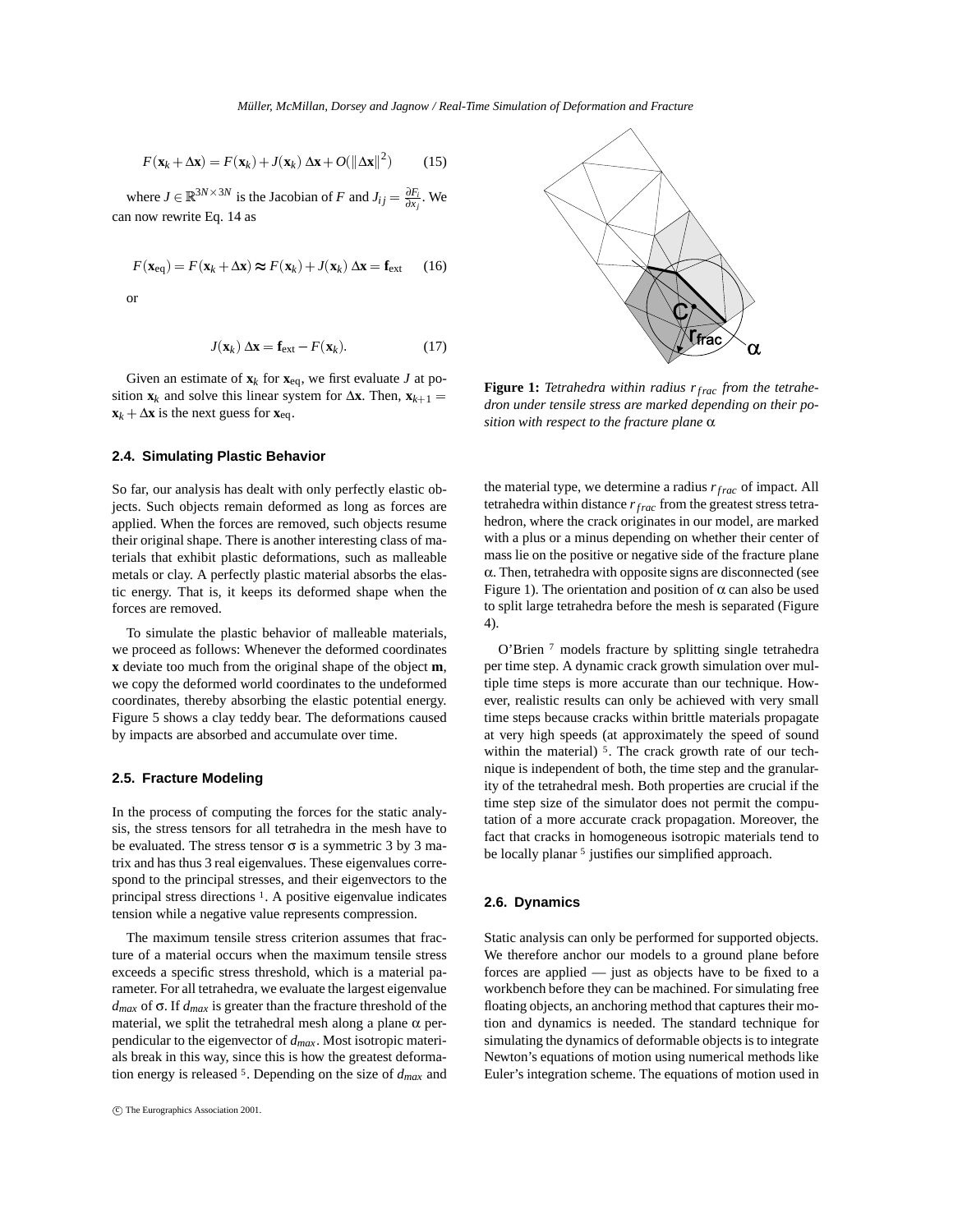conjunction with the Finite Element method have the following form:

$$
M\ddot{\mathbf{x}} + C\dot{\mathbf{x}} + F(\mathbf{x}) = \mathbf{f}_{ext},
$$
 (18)

where the coordinates **x** are functions of time, **x** and **x** their time derivatives, *M* is the mass matrix and *C* the damping matrix <sup>3</sup>. At equilibrium, when  $\mathbf{x} = \mathbf{x}_{eq}$ ,  $\ddot{\mathbf{x}} = \mathbf{0}$  and  $\dot{\mathbf{x}} = \mathbf{0}$ , Eq. 18 becomes Eq. 14. The dynamic equation defines a coupled system of 3*N* ordinary differential equations.

To solve the equations of motion, the continuous 3*N*dimensional function  $\mathbf{x}(t)$  is approximated by a series of vectors  $\mathbf{x}^0$ ,  $\mathbf{x}^1$ , ..., where  $\mathbf{x}^n$  approximates  $\mathbf{x}(n\Delta t)$ . In a first step, Eq. 18 is transformed into a system of  $2 \times 3N$ equations of first derivatives

$$
\dot{\mathbf{x}} = \mathbf{v}
$$
  
\n
$$
M\dot{\mathbf{v}} = -C\mathbf{v} - F(\mathbf{x}) + \mathbf{f}_{ext} ,
$$
\n(19)

where **v** is an additional vector of 3*N* velocities. Although there are mathematically more accurate integration methods, the Euler method is more numerically stable than higher order methods per number of function evaluations, especially when dealing with very stiff equations <sup>8</sup>. The implicit form of Euler's method approximates Eq. 19 by

$$
\mathbf{x}^{n+1} = \mathbf{x}^n + \Delta t \mathbf{v}^{n+1}
$$
  
\n
$$
M\mathbf{v}^{n+1} = M\mathbf{v}^n + \Delta t (-C\mathbf{v}^{n+1} - F(\mathbf{x}^{n+1}) + \mathbf{f}_{\text{ext}}^{n+1}).
$$
\n(20)

In order to find the values of  $\mathbf{x}^{n+1}$  and  $\mathbf{v}^{n+1}$ , a coupled system of nonlinear algebraic equations has to be solved. As with our static analysis, we use the Newton-Raphson method to find a solution iteratively. Only the diagonal entries of the Jacobian generated by Eq. 20 differ from the Jacobian used in the static analysis Eq. 17 if *C* and *M* are lumped (diagonal).

### **2.7. Hybrid Dynamics**

It is possible to simulate a few hundred elements in real-time using implicit integration and the fast Jacobian-computation discussed in Section 3. However, for simulating even larger models efficiently, we have devised a hybrid dynamics approach. The key idea is to separate rigid body dynamics from internal effects such as vibration and fracturing.

We evaluate elastic forces only during collision events while treating the body as rigid otherwise. This is a reasonable simplification for stiff materials. As discussed previously, the natural frequencies of stiff materials tend to be much higher than rendering frame rates, and these vibrations are quickly damped. Therefore, this approximation has little

impact on the visualization. Malleable materials that absorb the deformation energy of collisions can also be modeled using this simplification if we assume that all deformations occur at the instant of contact.

We compute the rigid body components of every freefloating object as follows:

$$
M = \sum_{i} m_{i}
$$
  
\n
$$
\mathbf{x}_{cm}^{0} = \frac{1}{M} \sum_{i} m_{i} \mathbf{x}_{i}
$$
  
\n
$$
\mathbf{r}_{i} = \mathbf{x}_{i} - \mathbf{x}_{cm}^{0}
$$
  
\n
$$
I^{0} = \sum_{k} m_{k} (\mathbf{r}_{k}^{T} \mathbf{r}_{k} \mathbf{I} - \mathbf{r}_{k} \mathbf{r}_{k}^{T}),
$$
\n(21)

where *M* is the object's total mass,  $\mathbf{x}_{cm}^0$  is the center of mass,  $\mathbf{r}_i$  is the offset of a point from the object's center of mass, and  $I^0$  is the body's inertial tensor, which is a symmetric  $3 \times 3$  matrix. We describe the orientation of the body by a  $3 \times 3$  orthogonal matrix *A* such that the actual positions of vertices can be evaluated as  $\mathbf{x}_i = \mathbf{x}_{cm} + A\mathbf{r}_i$ .

Each rigid body has four state variables, its position **x**cm, its center of mass velocity **v**cm, its rotational orientation *A*, and, its angular velocity ω. In general, these states can be initialized according to specific user inputs or according to simulation objectives.

In the case where a new rigid body can also be generated due to a fracture, the state of all elements in the child components are initialized based on the previous state of the parent object. Each child's state variables are initialized as follows:

$$
\mathbf{v}_{cm}^{0} = \mathbf{v}_{cm}^{p} + \omega^{p} \times (\mathbf{x}_{cm} - \mathbf{x}_{cm}^{p})
$$
  
\n
$$
A^{0} = \text{Identity}
$$
  
\n
$$
\omega^{0} = \omega^{p}
$$
  
\n
$$
\mathbf{L}^{0} = I^{0} \omega^{0},
$$
  
\n(22)

where the superscript *p* indicates a state value of the parent body.

Using Euler's method, we evaluate each body's state variables for the next time step based on its current state as follows:

$$
\mathbf{x}_{cm}^{n+1} = \mathbf{x}_{cm}^{n} + \Delta t \mathbf{v}_{cm}^{n}
$$
\n
$$
\mathbf{v}_{cm}^{n+1} = \mathbf{v}_{cm}^{n} + \Delta t \frac{1}{M} \Sigma_{i} \mathbf{f}_{i}
$$
\n
$$
A^{n+1} = A^{n} + \Delta t \omega^{n} \times A^{n}
$$
\n
$$
\mathbf{L}^{n+1} = \mathbf{L}^{n} + \Delta t \Sigma_{i} (\mathbf{r}_{i} \times \mathbf{f}_{i})
$$
\n
$$
I^{n+1} = A^{n+1} I^{0} (A^{n+1})^{T}
$$
\n
$$
\omega^{n+1} = (I^{n+1})^{-1} \mathbf{L}^{n+1}.
$$
\n(23)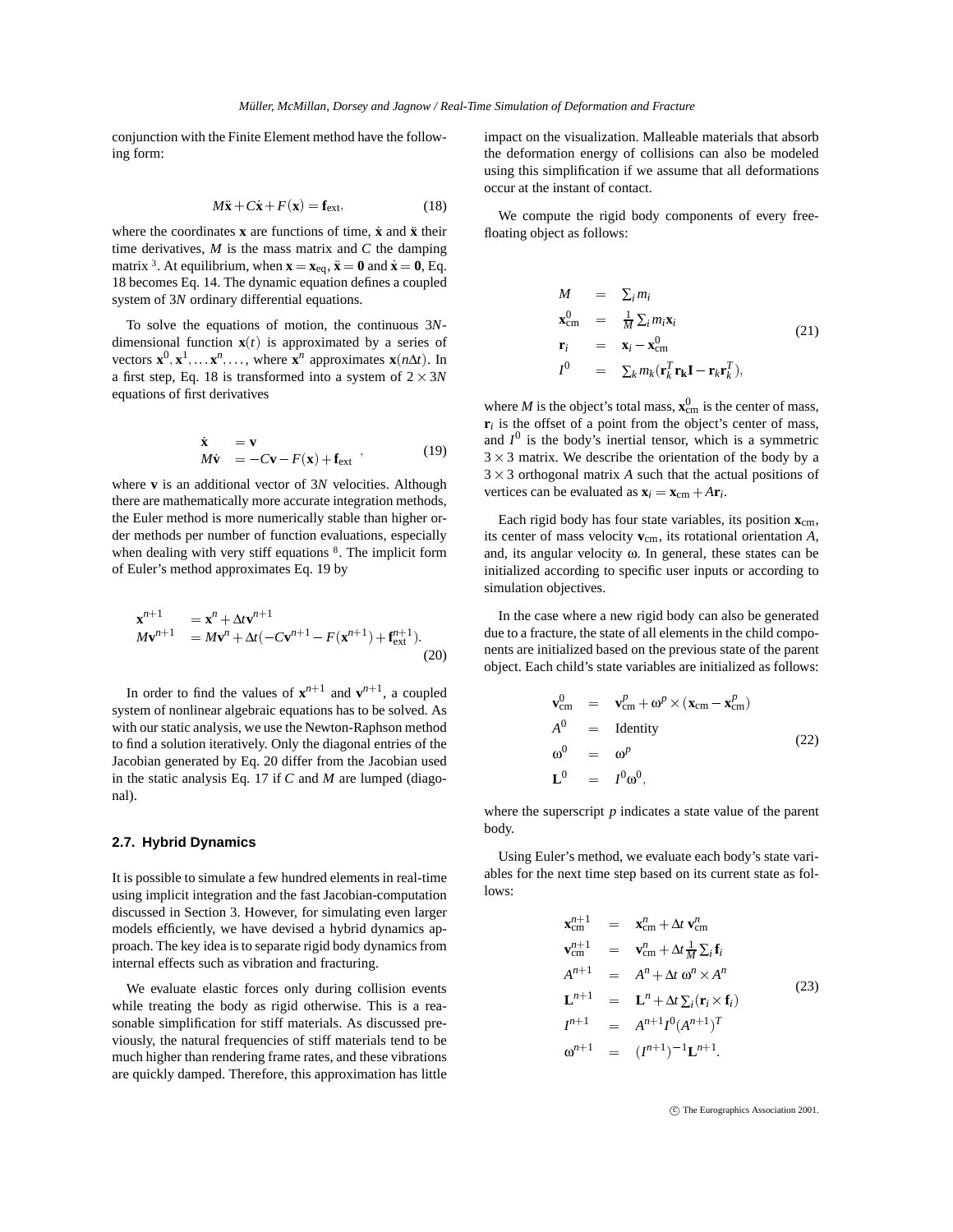

**Figure 2:** *Only tetrahedra within radius r<sub>coll</sub> from collision point P are deformed. All other tetrahedra are fixed and support the object for a static analysis*

#### **2.7.1. Collision Response**

Whenever a collision occurs, the effect of the impact force on the body is evaluated. Here, our method deviates from a pure rigid body simulation. As a first step, we compute the deformation caused by the collision force using equation Eq. 14. For a static analysis, the body must be anchored. We fix the positions of all tetrahedra that are further away from collision point *P* than a distance  $r_{coll}$  (see Figure 2). The radius  $r_{coll}$  is a user-specified simulation parameter that is typically defined as fraction of the size of the rigid body. Anchored tetrahedra model the effect of the body's inertia.

Once the deformed coordinates are determined, the stress tensors and fracture planes can be computed as described in Section 2.5. After the fracture process, the old body is deleted and one or more child bodies are generated, depending on whether the body gets disconnected. These new bodies inherit dynamic properties from their parent body via Eq. Eq. 22.

### **2.8. Collision Detection**

Performing real-time collision detection between deformable rigid bodies proves challenging for a variety of reasons. Vertex positions within a single rigid body are constantly changed as the body is deformed by collision forces. This dynamic characteristic of the data limits possibilities for precomputing efficient data structures. It also creates a potential for intra-object collisions. Furthermore, the rigid bodies in our system are rarely convex, which limits the use of common closest-feature tracking algorithms. Finally, as new bodies are generated by the fracture algorithm, the faces of the new rigid body are in close proximity to the faces of the parent body. Thus, even though the bodies are not in contact with one another, boundary hierarchy algorithms will likely have to traverse the data to each of its leaf nodes and check each pair of neighboring faces for intersection. Bounding hierarchies are efficient when the rigid bodies are separated, but cumbersome during the fracture pro-

cess, when bodies tend to be closely aligned along irregularly shaped interfaces.

To determine regions of possible collision, we divide our model space into a regular three-dimensional grid, and then walk through all of the rigid bodies, marking each grid cell with the rigid bodies that lie inside. For cells containing multiple rigid bodies, we look for intersections between the vertices of one body and the tetrahedral subvolumes of the other bodies. In practice, the cost of this method does not vary substantially as the positions of the bodies are changed.

The algorithm has two primary shortcomings. First, by only checking for vertex-tetrahedra intersections, it is possible to miss some collision events, such as edge-edge collisions. Furthermore, it ignores intra-object collisions, which occasionally result from substantial model deformation.

## **3. Implementation**

For real-time simulation, fast computation of the core procedures of the Finite Element method is crucial. We have achieved a ten-fold speedup by taking advantages of special properties of the strain and stress tensors.

### **3.1. Forces**

Most of the computing time is spent within the computation of the nodal forces  $f_i$  based on their actual coordinates  $x_i$  in Eq. 9. A direct implementation requires  $4 \times 4 \times 3 \times 3 \times 2 =$ 288 multiplications. We reduce this number dramatically by first splitting the sum into two parts, the evaluation of  $4 \times 4$ weights

$$
W = \beta G \sigma G^T \beta^T \qquad (24)
$$

with **G** as defined in Eq. 10, and the computation of the force components:

**W** -

$$
\mathbf{f}_i = \frac{\text{vol}}{2} \mathbf{W} \mathbf{x}_i \tag{25}
$$

Fist we note that the **f***i* are independent of the undeformed position and the orientation of the tetrahedron, which means that we can make  $[\mathbf{m}_1, \dots, \mathbf{m}_4]$  lower triangular via a rotation (as determined by a QR decomposition). This causes  $\beta_{00}, \beta_{01}$  and  $\beta_{10}$  to be zero. Then we precompute all products  $β_{i}β_{k}$ . By taking advantage of the symmetry in Eq. 24 of and the zero entries, only 45 values need to be computed and stored. This computation can be performed before simulating, or whenever a new tetrahedron is generated.

Second, because the stress tensor is symmetric, we have  $w_{ij} = w_{ji}$ . The fact that  $\beta_{00}, \beta_{01}$  and  $\beta_{10}$  are zero cancels out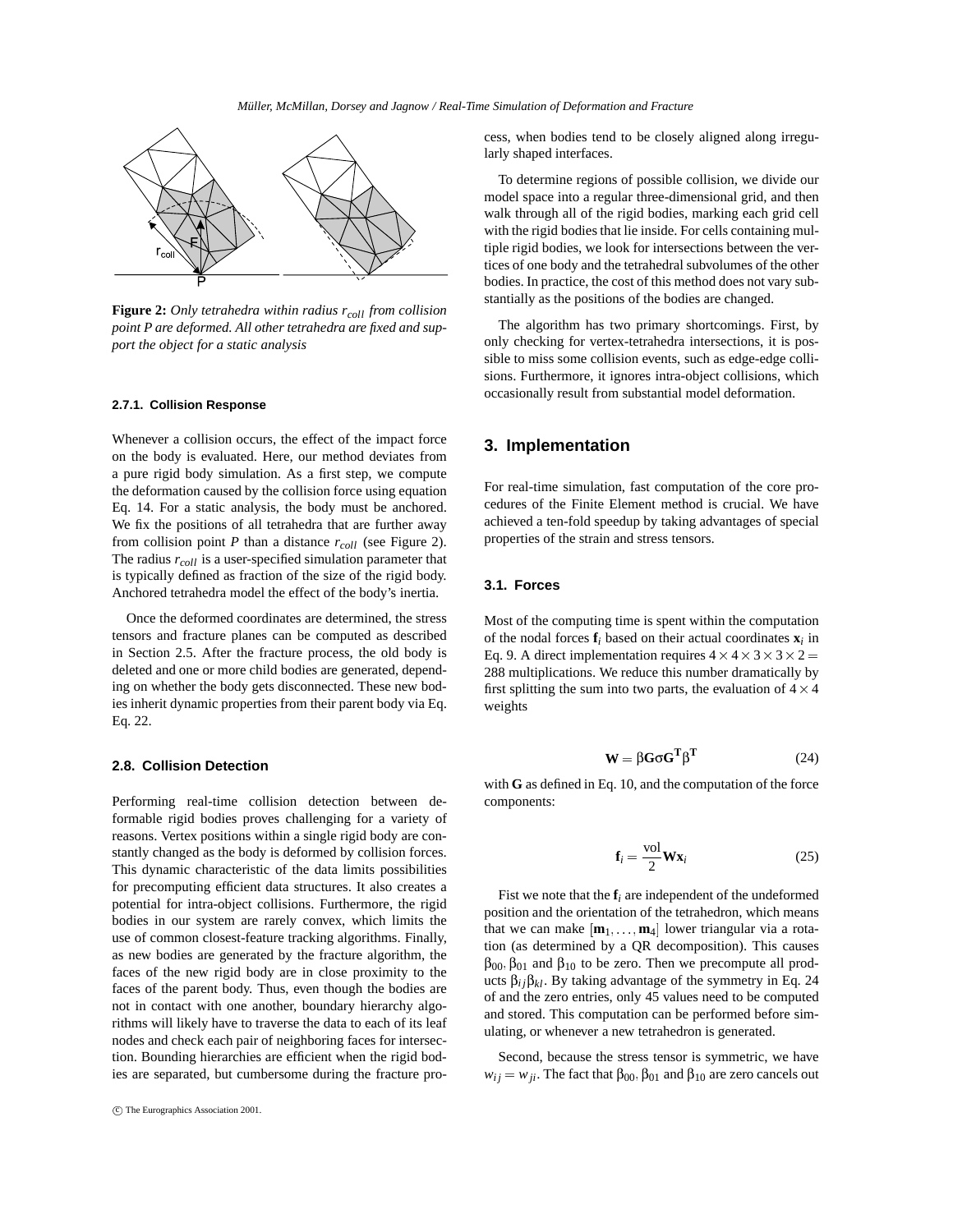most of the addends in Eq. 24. By unrolling all the loops, and making use of the above observations, we achieved a speedup of 10.

### **3.2. The Jacobian**

For static analysis as well as for implicit integration in a dynamic analysis, we need the Jacobian *J* of *F*. The 3*N* by 3*N* matrix *J* can be computed by adding the local 12 by 12 matrices  $J_e$  of each element. Also, if during the simulation tetrahedra are deleted or generated by the fracturing process, their matrices can be subtracted and added dynamically to the global matrix *J*. The components of *Je* are

$$
\frac{\partial f_{ij}}{\partial x_{rs}},\tag{26}
$$

where  $f_{ij}$  is the *j*th component of the force vector at the *i*th node of tetrahedron *e* and *xrs* is the *s*th component of the deformed coordinate of node  $r$  ( $i, r \in 1...4$  and  $j, s \in 1...3$ ). The derivatives of the weights with respect to *xrs* are

$$
\mathbf{W}' = \beta \mathbf{G} \sigma' \mathbf{G}^{\mathrm{T}} \beta^{\mathrm{T}}, \tag{27}
$$

where  $\sigma'$  is the the derivative of the stress tensor with respect to *xrs*. For derivatives of the forces we get

$$
f'_{ij} = \frac{\text{vol}}{2} (\mathbf{W}' \mathbf{x}_i + \mathbf{W} \mathbf{x}'_i)
$$
 (28)

The acceleration methods discussed in the previous section can also be applied to computation of the entries of *J*, and likewise results in a ten fold speedup.

### **3.3. Linear Solver**

Static analysis yields a linear system (Eq. 17) of the form  $A**x** = **f**$ . It is impractical to solve this linear system directly. As a result, iterative solution techniques are commonly deployed. We use the iterative Conjugate Gradients method <sup>8</sup> to compute an approximation of **x** and smooth the approximation using the Gauss-Seidel method. The speed and stability of the Gauss-Seidel method can be improved significantly by simultaneously solving the three equations of every vertex of the tetrahedral mesh called Block-Gauss-Seidel-method of order 3.

# **4. Results**

The following examples demonstrate that with our hybrid simulation technique, malleable and brittle objects can be animated in real-time without significant loss of realism. All animations are computed with rates in the range of 5 to 10 frames per second on an SGI Octane 2 (R12000, dual 400 MHz). The integration of the rigid body equations takes between 10 to 20 milliseconds per time step in all the examples. The time to compute deformation and fracture depends on the number of tetrahedra in the object and for our models (1000 - 4000 tetrahedra) varies between 10 and 80 milliseconds. The real-time system can also dynamically texture exposed surfaces without substantially impacting the frame rate.

A video demonstration in AVI format can be downloaded from our webpage at graphics.lcs.mit.edu/simulation.

### **4.1. Vase**

The frames from the animation sequences shown in Figures 3 and 4 demonstrate brittle fracture of a china vase composed of 1440 tetrahedra striking the ground. Because of the material properties of the object, the vase fractures with only minimal deformation. Cracks grow instantaneously and separate the body into multiple new objects. The velocities and angular momenta of these objects are derived from the state of the original object as described in Section 2.7. Pictures (a) and (b) of Figure 7 show internal tensile and compressive stresses in red and green respectively. Because stress is measured by a tensor rather than a scalar, a tetrahedron can be under tensile and compressive stress at the same time. We only display the largest stress component. This is why green and red tetrahedra may appear next to each other.

### **4.2. Clay Teddy**

Figure 5 shows a teddy bear modeled with 3747 tetrahedra. It is made of soft clay that deforms at the instant of impact. The deformations are computed as the static response to collision forces, which are absorbed by the material. After several hits (a), the bear's shape (c) deviates substantially from the undeformed model (b).

### **4.3. Cinder Blocks**

Our third example demonstrates a real-time collision detection sequence in which one cinder block is dropped onto another (see Figure 6. Each block is modeled with 824 tetrahedra. Our system renders solid textures to the exposed surfaces of the blocks, dynamically generating new textures as additional faces are exposed by the fracture process. Figure 7(c) shows the internal stresses at the moment of impact.

# **5. Conclusions**

We have described a fast method for simulating the deformation and fracture of malleable and brittle objects in real time.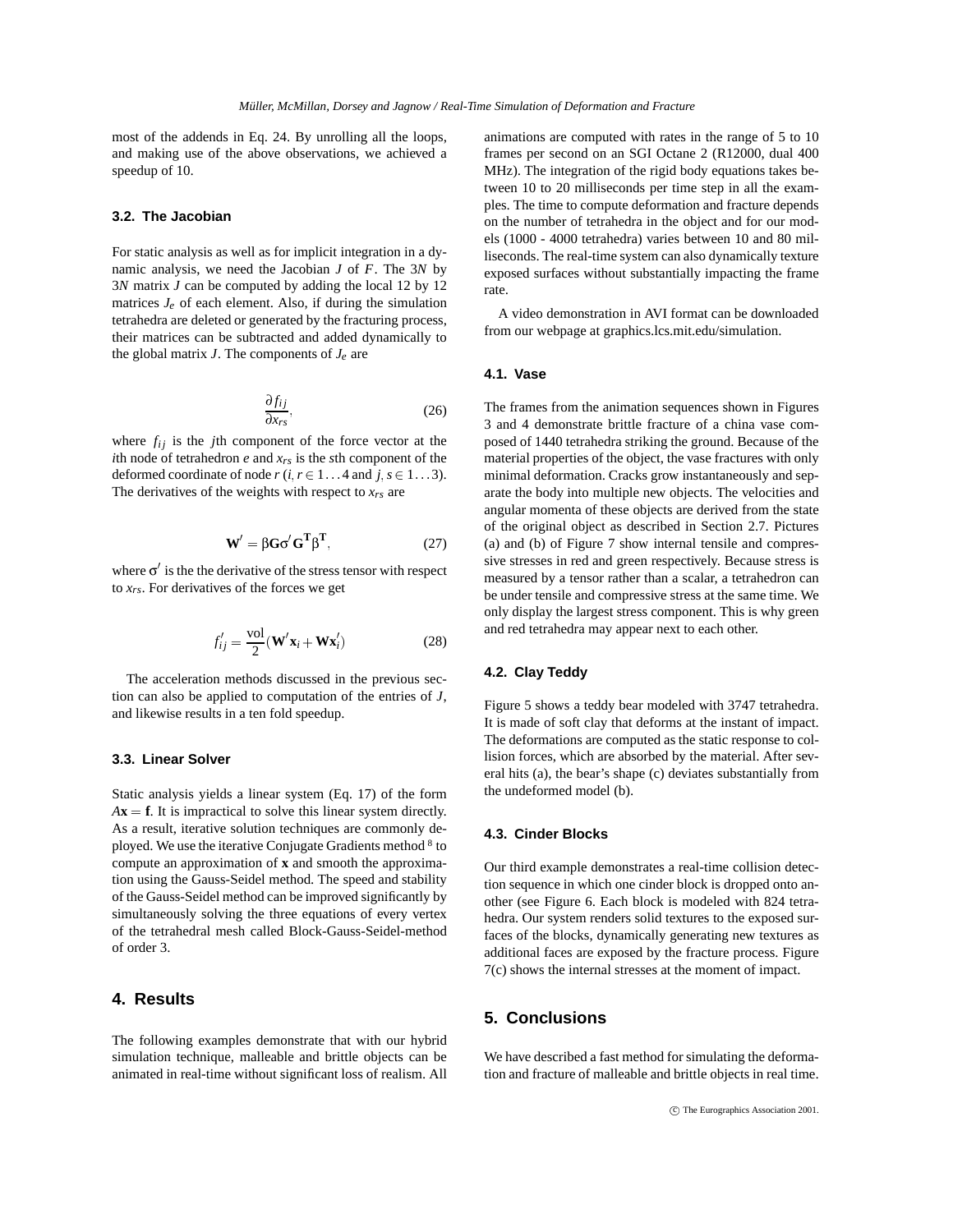

**Figure 3:** *Drop of a vase demonstrates brittle fracture*



**Figure 4:** *The appearance of the fracture boundaries are improved by splitting tetrahedra before the mesh is separated*

By employing a hybrid simulation strategy that alternates between a rigid body dynamics simulation and a continuum model at the point of impacts, we are able to compute robust solutions to otherwise stiff system equations. Our continuum model finds the static equilibrium of the system after all the initial transient behavior has settled out. The added information provided by this solution allows us to compute plausible deformations and fracturing of an interesting class of plastic and brittle materials.

One limitation of our system is that it only considers deformation and fracture behaviors at the instant of contact. We have also found that the problem of real-time collision detection for object in a near-contact state along a significant boundary, such along a fracture line, is at least as timeconsuming as the system simulations. Furthermore, appropriate collision responses are extremely important in judging the realism of an animation.

We are excited by the performance of our current system and we are investigating a range of applications that might benefit from simulation approach. We are planning to use our system in a real-time sculpting environment, within which we are hoping to incorporate more dynamic simulation capabilities.

### **References**

1. K. J. Bathe. *Finite Element Procedures in Engineering Analysis*. Prentice-Hall, New Jersey, 1982.

c The Eurographics Association 2001.

- 2. T. J. Chung. *Applied Continuum Mechanics*. Cambridge Univ. Press, NY, 1996.
- 3. R. D. Cook. *Concepts and Applications of Finite Element Analysis*. John Wiley & Sons, NY, 1981.
- 4. A. Witkin D. Baraff. Large steps in cloth simulation. In *Computer Graphics Proceedings*, Annual Conference Series, pages 43–54. ACM SIGGRAPH, August 1998.
- 5. E. E. Gdoutos. *Fracture Mechanics*. Kluwer Academic Publishers, Netherlands, 1993.
- 6. S. F. Gibson and B. Mitrich. *A survey of deformable models in computer graphics*. Technical Report TR-97-19, Mitsubishi Electric Research Laboratories, Cambridge, MA, 1997.
- 7. J. F. O'Brien and J. K. Hodgins. Graphical modeling and animation of brittle fracture. In *Computer Graphics Proceedings*, Annual Conference Series, pages 287–296. ACM SIG-GRAPH, August 1999.
- 8. C. Pozrikidis. *Numerical Computation in Science and Engineering*. Oxford Univ. Press, NY, 1998.
- 9. J. Smith, A. Witkin, and D. Baraff. Fast and controllable simulation of the shattering of brittle objects. *Computer Graphics Interface*, pages 27–34, May 2000.
- 10. D. Terzopoulos and A. Witkin. Physically based models with rigid and deformable components. *IEEE Computer Graphics & Applications*, pages 41–51, November 1988.
- 11. Y. Zhuang. *Real-time Simulation of Physically Realistic Global Deformation*. Ph. D. thesis of Univ. of California, CA, 2000.